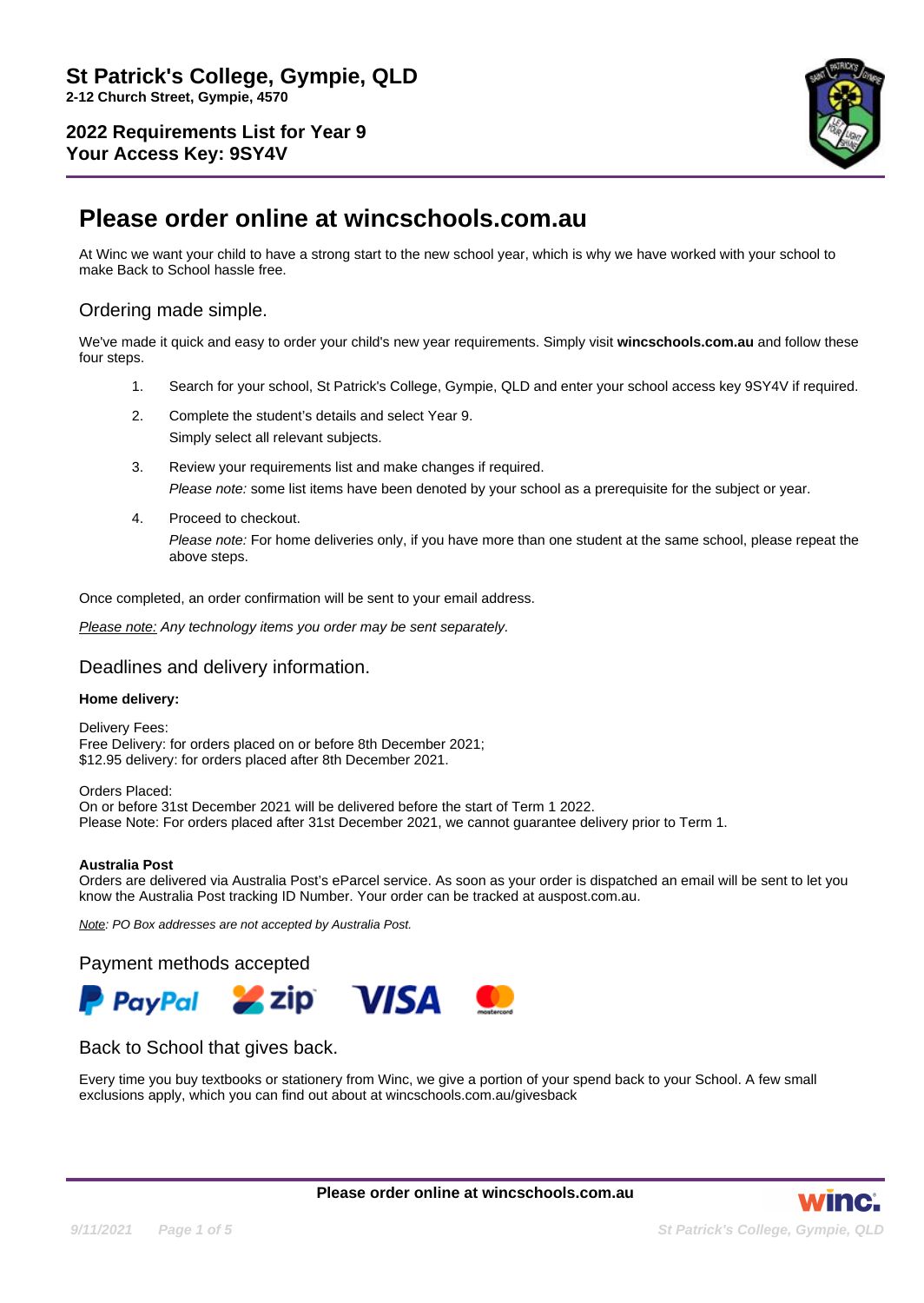

# Have a question?

For assistance with your order, returns and refunds and delivery information, or for a general enquiry, please visit **wincschools.com.au/helpcentre**

To view our full terms and conditions, please visit wincschools.com.au/termsandconditions.

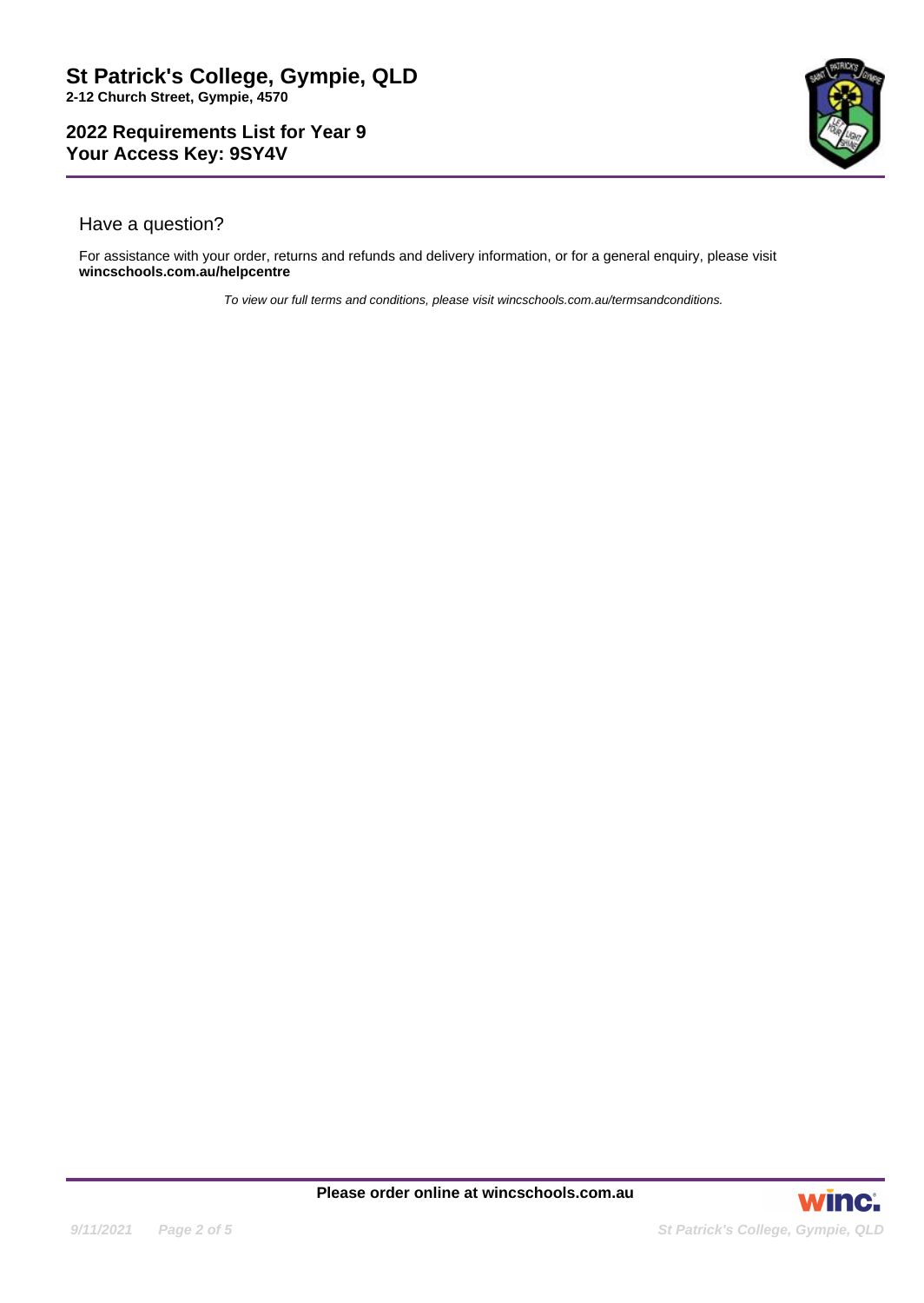

|                         | <b>QTY ITEMS</b>                                                                                                                                                                                                                                     | <b>UNIT PRICE</b>                     |                                                          | <b>QTY ITEMS</b>                                                                                 | <b>UNIT PRICE</b> |
|-------------------------|------------------------------------------------------------------------------------------------------------------------------------------------------------------------------------------------------------------------------------------------------|---------------------------------------|----------------------------------------------------------|--------------------------------------------------------------------------------------------------|-------------------|
| *General                |                                                                                                                                                                                                                                                      |                                       | <b>Business</b>                                          |                                                                                                  |                   |
| NOT one 5 subject book. | Celco Math Set includes semi-circular 180 degree protractor<br>(no-needle point) and set squares, which can be purchased<br>separately. The math set, calculator and earphones can be<br>carried over from Year 8. Please purchase individual books, |                                       | <b>Elective Subject</b>                                  | $\Box$ 1 25093510 Winc Exercise Book<br>A4 8mm Ruled Red Margin<br>56gsm 64 Pages                | \$0.97            |
|                         | $\Box$ 1 18787525 Sharp EL531THBW<br>Scientific Calculator Black/White                                                                                                                                                                               | \$24.53                               |                                                          | $\Box$ 1 07248002 Winc Display Book A4<br>Refillable 20 Pocket Black                             | \$2.42            |
|                         | Carried over from Year 8<br>$\Box$ 1 86535106 Celco 0039930 No.909<br>Maths Set Tin 8 Piece                                                                                                                                                          | \$11.55                               | <b>Civics and Citizenship</b><br><b>Elective Subject</b> |                                                                                                  |                   |
|                         | Carried over from Year 8<br>$\Box$ 1 25093627 Winc Polished Wooden<br>Ruler 30cm - Measurement in CM<br>and MM                                                                                                                                       | \$0.62                                |                                                          | $\boxed{\phantom{0}}$ 1 25093510 Winc Exercise Book<br>A4 8mm Ruled Red Margin<br>56gsm 64 Pages | \$0.97            |
|                         | 2 18960577 PaperMate Inkjoy<br>Capped Ballpoint Pen Medium<br>1.0mm Blue Each                                                                                                                                                                        | \$0.47                                |                                                          | Design & Technology (Engineering & Materials)                                                    |                   |
|                         | $\boxed{\phantom{1}}$ 2 18960576 PaperMate Inkjoy<br>Capped Ballpoint Pen Medium<br>1.0mm Black Each                                                                                                                                                 | \$0.47                                | <b>Elective Subject</b>                                  | $\Box$ 1 25093510 Winc Exercise Book<br>A4 8mm Ruled Red Margin                                  | \$0.97            |
|                         | $\Box$ 2 18960578 PaperMate Inkjoy<br>Capped Ballpoint Pen Medium<br>1.0mm Red Each                                                                                                                                                                  | \$0.47                                |                                                          | 56gsm 64 Pages<br><b>Design &amp; Technology (Fiber &amp; Production)</b>                        |                   |
|                         | $\Box$ 1 25091884 Sharpie Yellow Fluo<br>XL Highlighter Chisel Tip                                                                                                                                                                                   | \$1.32                                | <b>Elective Subject</b>                                  |                                                                                                  |                   |
|                         | $\Box$ 6 25095990 Staedtler Natural Hb<br>Pencil Each                                                                                                                                                                                                | \$0.51                                |                                                          | $\Box$ 1 25093510 Winc Exercise Book<br>A4 8mm Ruled Red Margin                                  | \$0.97            |
|                         | $\Box$ 1 25133140 Micador Coloured<br>Pencils Pack Of 12                                                                                                                                                                                             | \$2.61                                |                                                          | 56gsm 64 Pages                                                                                   |                   |
|                         | $\Box$ 1 86515086 Bostik Glu Stik 35g                                                                                                                                                                                                                | \$3.63                                |                                                          | Design & Technology (Food & Materials)                                                           |                   |
| $\Box$ 1                | 18894989 Westcott Student<br>Antimicrobial Scissors 6 Inch<br><b>Assorted Colours</b>                                                                                                                                                                | \$2.09                                | <b>Elective Subject</b><br>$\sqcup$ 1                    | 25090537 Tellfresh Rectangular                                                                   | \$7.92            |
|                         | 1 27633000 Winc Eraser PVC-Free<br><b>Standard Office Each</b>                                                                                                                                                                                       | Storage Container 1.8 Litre<br>\$0.40 |                                                          |                                                                                                  |                   |
| $\Box$ 1                | 66681600 Winc Pencil Sharpener<br><b>Metal Double Hole</b>                                                                                                                                                                                           | \$1.98                                |                                                          | Design & Technology (Material & Technology)                                                      |                   |
| $\Box$ 1                | 25090968 Winc Handy Pouch<br>Plastic Pencil Case Mesh Zip 345<br>x 240 mm A4 Clear                                                                                                                                                                   | \$3.30                                | <b>Elective Subject</b>                                  | 1 25093147 Winc/Teter Mek A4<br>Visual Art Diary Spiral 110gsm                                   | \$2.76            |
|                         | $\boxed{\phantom{0}}$ 1 19016197 Verbatim Urban<br>Headgear Earbuds<br>Carried over from Year 8                                                                                                                                                      | \$5.90                                |                                                          | <b>Black Cover 120 Pages</b><br>$\Box$ 2 25115524 Faber-castell Goldfaber<br>Graphite 2h Pencil  | \$0.55            |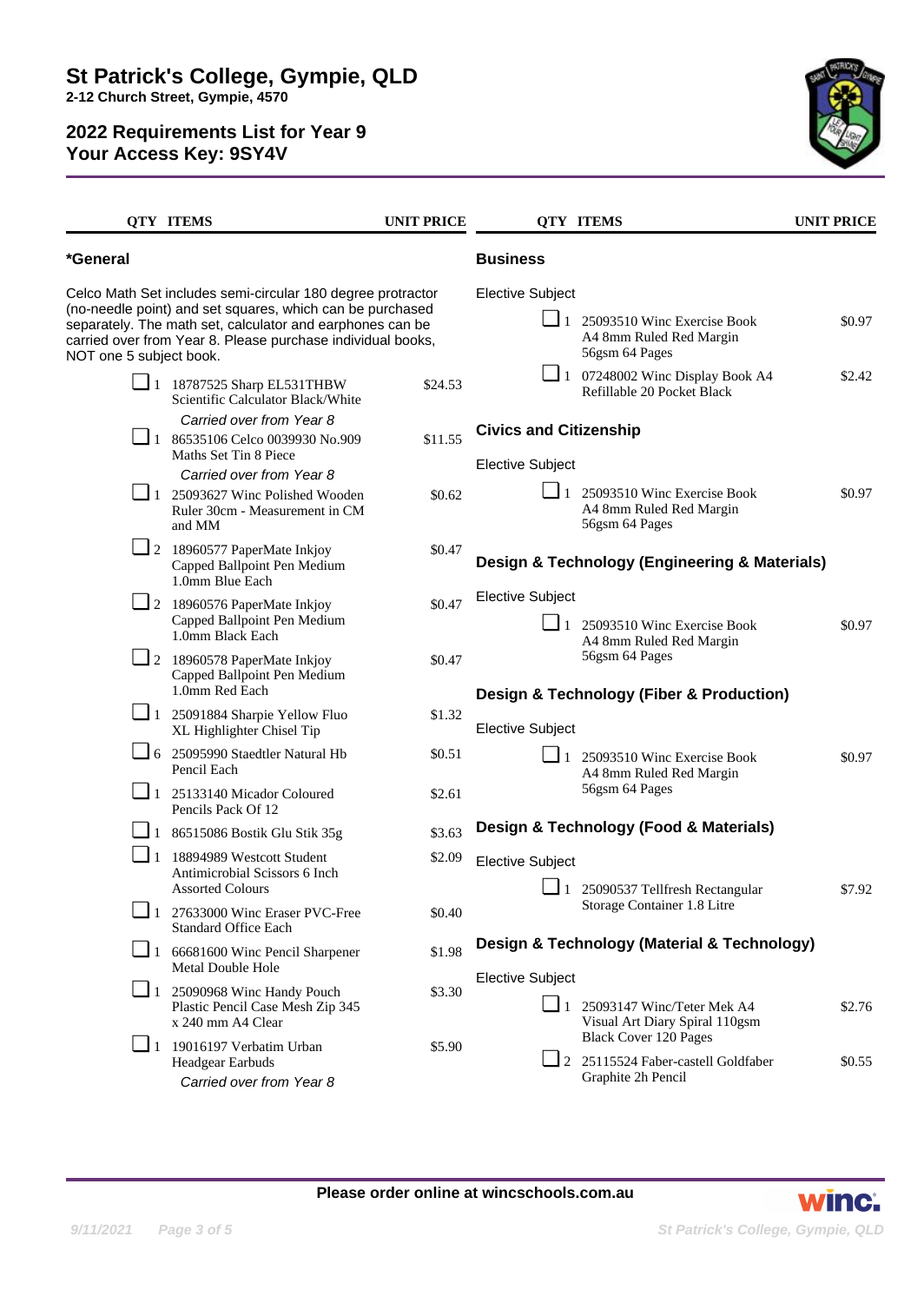

|                                                                                                  | <b>QTY ITEMS</b>                                                                                       | <b>UNIT PRICE</b> |                                                                | <b>OTY ITEMS</b>                                                                                                                                  | <b>UNIT PRICE</b> |  |
|--------------------------------------------------------------------------------------------------|--------------------------------------------------------------------------------------------------------|-------------------|----------------------------------------------------------------|---------------------------------------------------------------------------------------------------------------------------------------------------|-------------------|--|
| <b>Digital Technologies</b>                                                                      |                                                                                                        |                   | <b>History</b>                                                 |                                                                                                                                                   |                   |  |
| <b>Elective Subject</b>                                                                          |                                                                                                        |                   | Core Subject                                                   |                                                                                                                                                   |                   |  |
|                                                                                                  | $\blacksquare$ 1 25093510 Winc Exercise Book<br>A4 8mm Ruled Red Margin<br>56gsm 64 Pages              | \$0.97            |                                                                | 2 25093510 Winc Exercise Book<br>A4 8mm Ruled Red Margin<br>56gsm 64 Pages                                                                        | \$0.97            |  |
| <b>Drama</b>                                                                                     |                                                                                                        |                   | <b>History Extension</b>                                       |                                                                                                                                                   |                   |  |
| <b>Elective Subject</b>                                                                          |                                                                                                        |                   |                                                                | $\blacksquare$ 1 25093510 Winc Exercise Book                                                                                                      | \$0.97            |  |
|                                                                                                  | $\Box$ 1 25093510 Winc Exercise Book<br>A4 8mm Ruled Red Margin<br>56gsm 64 Pages                      | \$0.97            |                                                                | A4 8mm Ruled Red Margin<br>56gsm 64 Pages                                                                                                         |                   |  |
|                                                                                                  |                                                                                                        |                   | <b>Legal Studies</b>                                           |                                                                                                                                                   |                   |  |
| <b>English</b><br>Core Subject                                                                   |                                                                                                        |                   |                                                                | 1 25093510 Winc Exercise Book<br>A4 8mm Ruled Red Margin<br>56gsm 64 Pages                                                                        | \$0.97            |  |
|                                                                                                  | 25093510 Winc Exercise Book<br>A4 8mm Ruled Red Margin<br>56gsm 64 Pages                               | \$0.97            | <b>Mathematics</b>                                             |                                                                                                                                                   |                   |  |
|                                                                                                  |                                                                                                        |                   | Core Subject                                                   |                                                                                                                                                   |                   |  |
| <b>Geography &amp; Economics Extension</b>                                                       |                                                                                                        |                   |                                                                | 2 25097610 Winc Exercise Book                                                                                                                     | \$0.77            |  |
| <b>Elective Subject</b>                                                                          |                                                                                                        |                   |                                                                | A4 5mm Graph 56gsm 96 Pages                                                                                                                       |                   |  |
|                                                                                                  | $\Box$ 1 25093510 Winc Exercise Book<br>A4 8mm Ruled Red Margin<br>56gsm 64 Pages                      | \$0.97            |                                                                | <b>Media Art (Film &amp; Television)</b>                                                                                                          |                   |  |
|                                                                                                  |                                                                                                        |                   | <b>Elective Subject</b><br>$\Box$ 1 25093147 Winc/Teter Mek A4 |                                                                                                                                                   | \$2.76            |  |
| <b>Graphics</b><br><b>Elective Subject</b>                                                       |                                                                                                        |                   |                                                                | Visual Art Diary Spiral 110gsm<br><b>Black Cover 120 Pages</b>                                                                                    |                   |  |
|                                                                                                  | $\perp$ 1 25093147 Winc/Teter Mek A4<br>Visual Art Diary Spiral 110gsm<br><b>Black Cover 120 Pages</b> | \$2.76            |                                                                | $\Box$ 1 25093510 Winc Exercise Book<br>A4 8mm Ruled Red Margin<br>56gsm 64 Pages                                                                 | \$0.97            |  |
|                                                                                                  | 2 25095990 Staedtler Natural Hb<br>Pencil Each                                                         | \$0.51            | <b>Music</b>                                                   |                                                                                                                                                   |                   |  |
|                                                                                                  |                                                                                                        |                   | <b>Elective Subject</b>                                        |                                                                                                                                                   |                   |  |
| <b>Health &amp; Physical Education</b><br>Core Subject This book will be shared with Life Skills |                                                                                                        |                   |                                                                | $\blacksquare$ 1 25097555 Winc Exercise Book<br>A4 Music 8mm and 12mm Staves<br>56gsm 48 Pages                                                    | \$0.69            |  |
|                                                                                                  | $\Box$ 1 25093510 Winc Exercise Book<br>A4 8mm Ruled Red Margin                                        | \$0.97            |                                                                | $\Box$ 1 07248002 Winc Display Book A4<br>Refillable 20 Pocket Black                                                                              | \$2.42            |  |
|                                                                                                  | 56gsm 64 Pages<br>Shared with Life Skills                                                              |                   |                                                                | $\boxed{\phantom{0}}$ 1 86508770 Verbatim Urban<br>Headgear Multimedia Stereo<br>Headphones with Volume Control<br>Exclusively for music and will | \$9.89            |  |
|                                                                                                  |                                                                                                        |                   |                                                                | be stored in the music room.                                                                                                                      |                   |  |